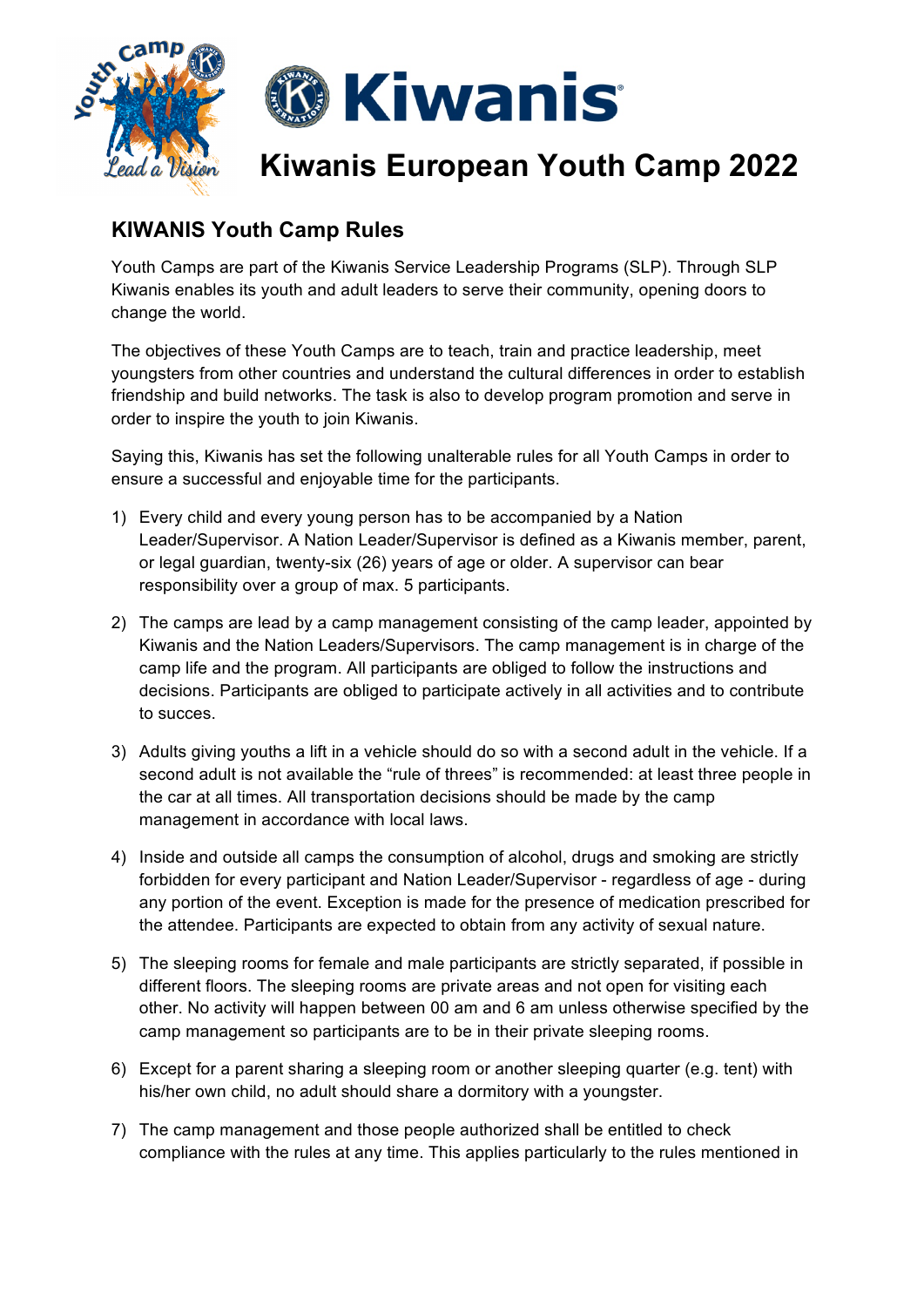



## **Kiwanis European Youth Camp 2022**

point 3 and 4. This includes the right of inspection of the premises and the personal belongings of the participants with reasonable suspicion.

- 8) It should be noted that Kiwanis does not pay for bodily injury due to accidents. It is highly recommended to participants and Nation Leaders/Supervisors to provide for a corresponding foreign health and casualty insurance.
- 9) Damaged or lost items will be charged to the district of the initiator and can be requested from the initiator.
- 10) In the case of a participant violating the rules regardless of his/her age the camp management is entitled to exclude this person from further participation and to send him/her home at their own expense.

The Kiwanis Youth Camp Guidelines and the Guidelines for Youth Protection of Kiwanis International https://www.kiwanis.org/clubs/member-resources/training/risk-management/ youth-protection are an inseparable part of these rules.

These rules have to be signed (page 3 - Commitment and Indemnification Statement) by the participants or in the case of minority by the legal guardians (normally parents) and sent to: youthcamp-austria@kiwanis.at

Nation Leaders/Supervisors have to sign and send these rules too in order to ensure that they themselves are aware of them.

The organizer of the Youth Camp 2020 (July 19<sup>th</sup> – 26<sup>th</sup>) in Villach, Austria is Kiwanis International District Austria